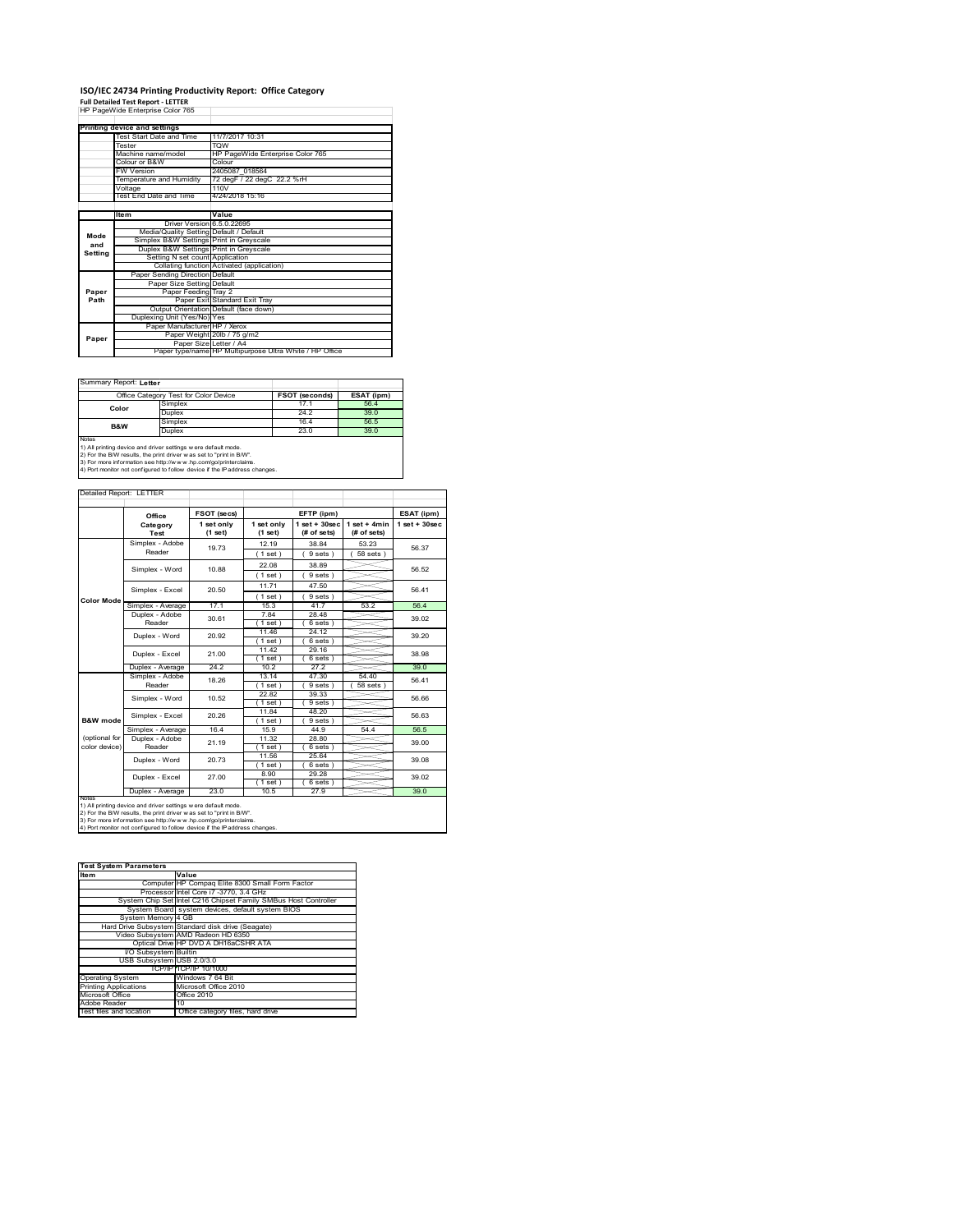### **ISO/IEC 24734 Printing Productivity Report: Office Category**

**Full Detailed Test Report ‐ A4** HP PageWide Enterprise Color 765

|         | Printing device and settings            |                                                         |
|---------|-----------------------------------------|---------------------------------------------------------|
|         | Test Start Date and Time                | 11/7/2017 10:31                                         |
|         | Tester                                  | <b>TOW</b>                                              |
|         | Machine name/model                      | HP PageWide Enterprise Color 765                        |
|         | Colour or B&W                           | Colour                                                  |
|         | FW Version                              | 2405087 018564                                          |
|         | Temperature and Humidity                | 72 degF / 22 degC 22.2 %rH                              |
|         | Voltage                                 | 110V                                                    |
|         | Test End Date and Time                  | 4/24/2018 15:16                                         |
|         |                                         |                                                         |
|         | ltem                                    | Value                                                   |
|         | Driver Version 6.5.0.22695              |                                                         |
| Mode    | Media/Quality Setting Default / Default |                                                         |
| and     | Simplex B&W Settings Print in Greyscale |                                                         |
| Setting | Duplex B&W Settings Print in Greyscale  |                                                         |
|         | Setting N set count Application         |                                                         |
|         |                                         | Collating function Activated (application)              |
|         | Paper Sending Direction Default         |                                                         |
|         | Paper Size Setting Default              |                                                         |
| Paper   | Paper Feeding Tray 2                    |                                                         |
| Path    |                                         | Paper Exit Standard Exit Tray                           |
|         |                                         | Output Orientation Default (face down)                  |
|         | Duplexing Unit (Yes/No) Yes             |                                                         |
|         | Paper Manufacturer HP / Xerox           |                                                         |
| Paper   |                                         | Paper Weight 20lb / 75 g/m2                             |
|         | Paper Size Letter / A4                  |                                                         |
|         |                                         | Paper type/name HP Multipurpose Ultra White / HP Office |

٦

Summary Report: **A4**

|                | Office Category Test for Color Device                               | <b>FSOT (seconds)</b> | ESAT (ipm) |
|----------------|---------------------------------------------------------------------|-----------------------|------------|
| Colour         | Simplex                                                             | 20.2                  | 56.5       |
|                | Duplex                                                              | 21.2                  | 39.0       |
| <b>B&amp;W</b> | Simplex                                                             | 10.9                  | 56.5       |
|                | Duplex                                                              | 22.7                  | 38.9       |
| Notes          |                                                                     |                       |            |
|                | 1) All printing device and driver settings w ere default mode.      |                       |            |
|                | 2) For the B/W results, the print driver was set to "print in B/W". |                       |            |

2) For the B/W results, the print driver w as set to "print in B/W".<br>3) For more information see http://w w w .hp.com/go/printerclaims.<br>4) Port monitor not configured to follow device if the IP address changes.

|                                | Office                                                         | FSOT (secs)             | EFTP (ipm)              |                                  | ESAT (ipm)                    |                    |
|--------------------------------|----------------------------------------------------------------|-------------------------|-------------------------|----------------------------------|-------------------------------|--------------------|
|                                | Category<br>Test                                               | 1 set only<br>$(1$ set) | 1 set only<br>$(1$ set) | $1$ set $+30$ sec<br>(# of sets) | $1$ set + 4min<br>(# of sets) | $1$ set + $30$ sec |
|                                | Simplex - Adobe                                                | 21.20                   | 11.31                   | 38.22                            | 53.73                         | 56 45              |
|                                | Reader                                                         |                         | (1 set)                 | 9 sets                           | $59$ sets $)$                 |                    |
|                                | Simplex - Word                                                 | 20.68                   | 11.60                   | 38.95                            |                               | 56.61              |
|                                |                                                                |                         | (1 set)                 | 9 sets)                          |                               |                    |
|                                | Simplex - Excel                                                | 18.54                   | 12.94                   | 40.40                            |                               | 56.61              |
| Colour<br>Mode                 |                                                                |                         | (1 set)                 | 9 sets                           |                               |                    |
|                                | Simplex - Average                                              | 20.2                    | 11.9                    | 39.1                             | 53.7                          | 56 <sub>5</sub>    |
|                                | Duplex - Adobe                                                 | 21 48                   | 11.16                   | 28.20                            |                               | 39.02              |
|                                | Reader                                                         |                         | $1$ set)                | 6 sets)                          |                               |                    |
|                                | Duplex - Word                                                  | 20.94                   | 11.46                   | 29.20                            |                               | 39.00              |
|                                |                                                                |                         | $1$ set)<br>11 44       | 6 sets )<br>29.10                |                               |                    |
|                                | Duplex - Excel                                                 | 20.98                   | $1$ set)                | 6 sets 1                         |                               | 39.00              |
|                                | Duplex - Average                                               | 21.2                    | 11.3                    | 28.8                             |                               | 39.0               |
|                                | Simplex - Adobe                                                | 11.22                   | 21.39                   | 47.23                            | 54.08                         | 56.49              |
|                                | Reader                                                         |                         | $1$ set $)$             | 9 sets                           | 59 sets                       |                    |
|                                | Simplex - Word                                                 | 10.68                   | 22 47                   | 48 18                            |                               | 56.68              |
|                                |                                                                |                         | (1 set)                 | 9 sets )                         |                               |                    |
|                                | Simplex - Excel                                                | 10.79                   | 22.25                   | 48.19                            |                               | 56.62              |
| <b>B&amp;W</b> mode            |                                                                |                         | (1 set)                 | 9 sets)                          |                               |                    |
|                                | Simplex - Average                                              | 10.9                    | 22.0                    | 47.8                             | 54.0                          | 56.5               |
| (optional for<br>color device) | Duplex - Adobe                                                 | 21.39                   | 11 20                   | 28.88                            |                               | 38.98              |
|                                | Reader                                                         |                         | (1 set)<br>11.66        | 6 sets)<br>29.34                 |                               |                    |
|                                | Duplex - Word                                                  | 20.57                   | (1 set )                | 6 sets)                          |                               | 38.98              |
|                                |                                                                |                         | 9 18                    | 29.36                            |                               |                    |
|                                | Duplex - Excel                                                 | 26.12                   | $1$ set)                | 6 sets)                          |                               | 38.98              |
|                                | Duplex - Average                                               | 22.7                    | 10.6                    | 29.1                             |                               | 38.9               |
| <b>NOTAS</b>                   | 1) All printing device and driver settings w ere default mode. |                         |                         |                                  |                               |                    |

| <b>Test System Parameters</b> |                                                                 |
|-------------------------------|-----------------------------------------------------------------|
| <b>Item</b>                   | Value                                                           |
|                               | Computer HP Compag Elite 8300 Small Form Factor                 |
|                               | Processor Intel Core i7 -3770, 3.4 GHz                          |
|                               | System Chip Set Intel C216 Chipset Family SMBus Host Controller |
|                               | System Board system devices, default system BIOS                |
| System Memory 4 GB            |                                                                 |
|                               | Hard Drive Subsystem Standard disk drive (Seagate)              |
|                               | Video Subsystem AMD Radeon HD 6350                              |
|                               | Optical Drive HP DVD A DH16aCSHR ATA                            |
| I/O Subsystem Builtin         |                                                                 |
| USB Subsystem USB 2.0/3.0     |                                                                 |
|                               | TCP/IPITCP/IP 10/1000                                           |
| <b>Operating System</b>       | Windows 7 64 Bit                                                |
| <b>Printing Applications</b>  | Microsoft Office 2010                                           |
| Microsoft Office              | Office 2010                                                     |
| Adobe Reader                  | 10                                                              |
| Test files and location       | Office category files, hard drive                               |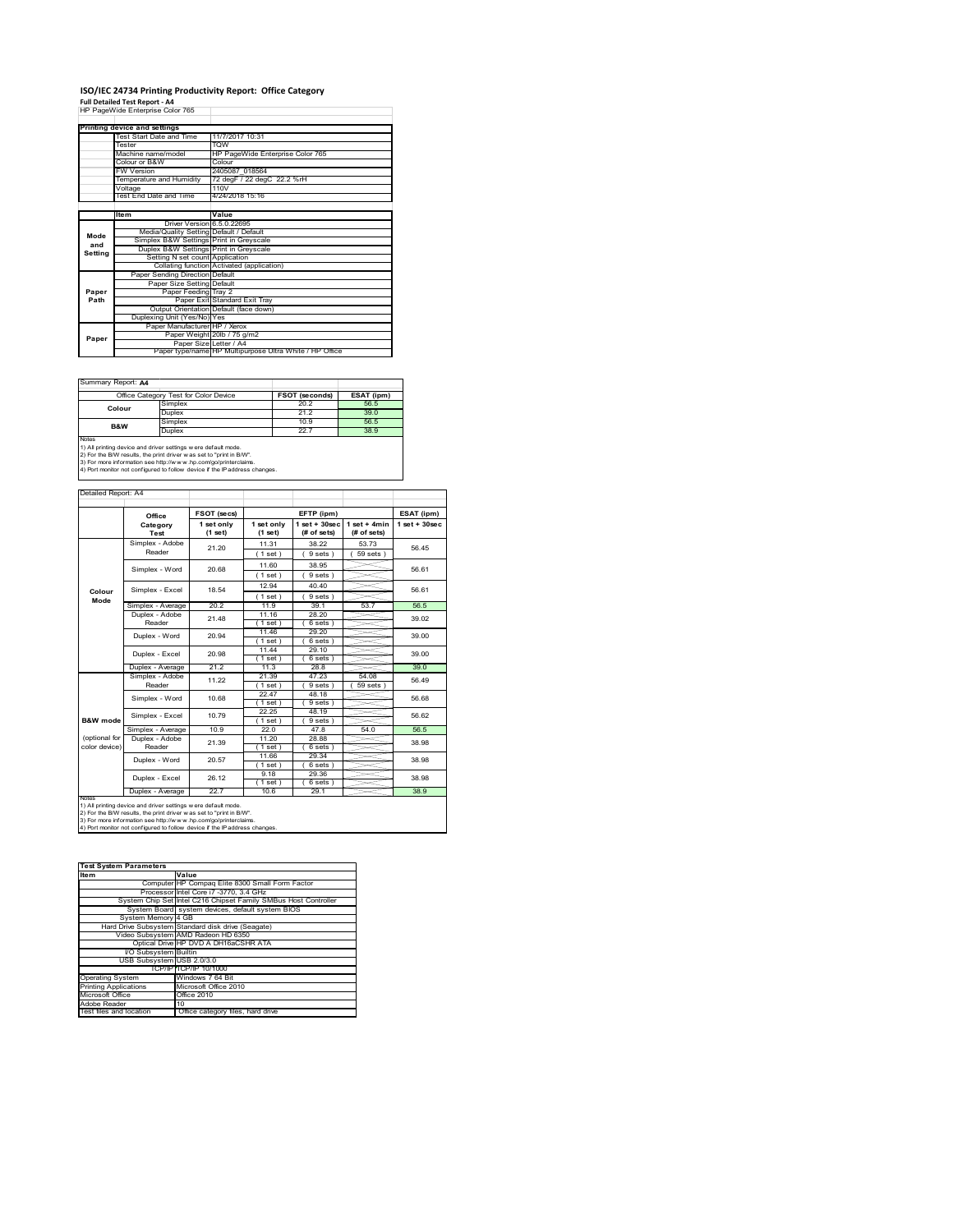# **ISO/IEC 24734 Printing Productivity Report: Office Category<br>Full Detailed Test Report - Tabloid<br>HP PageWide Enterprise Color 765**

|         | Printing device and settings            |                                                         |
|---------|-----------------------------------------|---------------------------------------------------------|
|         | Test Start Date and Time                | 11/7/2017 10:31                                         |
|         | Tester                                  | <b>TOW</b>                                              |
|         | Machine name/model                      | HP PageWide Enterprise Color 765                        |
|         | Colour or B&W                           | Colour                                                  |
|         | FW Version                              | 2405087 018564                                          |
|         | Temperature and Humidity                | 72 degF / 22 degC 22.2 %rH                              |
|         | Voltage                                 | 110V                                                    |
|         | Test End Date and Time                  | 4/24/2018 15:16                                         |
|         |                                         |                                                         |
|         | Item                                    | Value                                                   |
|         | Driver Version 6.5.0.22695              |                                                         |
| Mode    | Media/Quality Setting Default / Default |                                                         |
| and     | Simplex B&W Settings Print in Greyscale |                                                         |
| Setting | Duplex B&W Settings Print in Greyscale  |                                                         |
|         | Setting N set count Application         |                                                         |
|         |                                         | Collating function Activated (application)              |
|         | Paper Sending Direction Default         |                                                         |
|         | Paper Size Setting Default              |                                                         |
| Paper   | Paper Feeding Tray 2                    |                                                         |
| Path    |                                         | Paper Exit Standard Exit Tray                           |
|         |                                         | Output Orientation Default (face down)                  |
|         | Duplexing Unit (Yes/No) Yes             |                                                         |
|         | Paper Manufacturer HP / Xerox           |                                                         |
| Paper   |                                         | Paper Weight 20lb / 75 g/m2                             |
|         | Paper Size Letter / A4                  |                                                         |
|         |                                         | Paper type/name HP Multipurpose Ultra White / HP Office |

Ī.

 $\overline{\phantom{a}}$ 

Summary Report: Tabloi

| ------------------------------- |                                                                                                                                       |                |            |  |  |  |
|---------------------------------|---------------------------------------------------------------------------------------------------------------------------------------|----------------|------------|--|--|--|
|                                 | Office Category Test for Color Device                                                                                                 | FSOT (seconds) | ESAT (ipm) |  |  |  |
| Color                           | Simplex                                                                                                                               | 17.1           | 28.0       |  |  |  |
|                                 | Duplex                                                                                                                                | 24.2           | 14.0       |  |  |  |
|                                 | Simplex                                                                                                                               | 16.1           | 28.0       |  |  |  |
| B&W                             | Duplex                                                                                                                                | 27.4           | 14.0       |  |  |  |
| Notes                           | 1) All printing device and driver settings w ere default mode.<br>2) For the B/W results, the print driver was set to "print in B/W". |                |            |  |  |  |

2) For the B/W results, the print driver w as set to "print in B/W".<br>3) For more information see http://w w w .hp.com/go/printerclaims.<br>4) Port monitor not configured to follow device if the IP address changes.

| Detailed Report: Tabloid |  |  |
|--------------------------|--|--|

| <b>Color Mode</b>   | Office<br>Category<br>Test<br>Simplex - Adobe<br>Reader | 1 set only<br>$(1$ set)<br>26.21 | 1 set only<br>(1 set)<br>9 15 | $1$ set $+30$ sec<br>(# of sets)<br>22.48 | $1$ set + 4min<br>(# of sets) | $1$ set + $30$ sec |
|---------------------|---------------------------------------------------------|----------------------------------|-------------------------------|-------------------------------------------|-------------------------------|--------------------|
|                     |                                                         |                                  |                               |                                           |                               |                    |
|                     |                                                         |                                  |                               |                                           |                               |                    |
|                     |                                                         |                                  |                               |                                           | 26.69                         | 28.06              |
|                     |                                                         |                                  | (1 set)                       | 5 sets                                    | 30 sets 1                     |                    |
|                     |                                                         | 23.76                            | 10.11                         | 23.80                                     |                               | 28.06              |
|                     | Simplex - Word                                          |                                  | (1 set)                       | $5 sets$ )                                |                               |                    |
|                     | Simplex - Excel                                         | 16.03                            | 14.96                         | 23.91                                     |                               | 28.08              |
|                     |                                                         |                                  | (1 set)                       | 5 sets                                    |                               |                    |
|                     | Simplex - Average                                       | 22.0                             | 11.4                          | 23.3                                      | 26.6                          | 28.0               |
|                     | Duplex - Adobe                                          | 35.03                            | 6.84                          | 11.84                                     |                               | 14.02              |
|                     | Reader                                                  |                                  | $1$ set)                      | 3 sets 1                                  |                               |                    |
|                     | Duplex - Word                                           | 24 97                            | 960                           | 10.50                                     |                               | 14.02              |
|                     |                                                         |                                  | (1 set)                       | 3 sets                                    |                               |                    |
|                     | Duplex - Excel                                          | 24.91                            | 962                           | 12.08                                     |                               | 14.02              |
|                     |                                                         |                                  | (1 set)                       | 3 sets)                                   |                               |                    |
|                     | Duplex - Average                                        | 28.4                             | 86                            | 11.4                                      |                               | 14.0               |
|                     | Simplex - Adobe                                         | 16.66                            | 14.40                         | 23.37                                     | 26.61                         | 28.07              |
|                     | Reader                                                  |                                  | 1 set                         | 5 sets                                    | 30 sets                       |                    |
|                     | Simplex - Word                                          | 15.59                            | 15.39                         | 23.78                                     |                               | 28.07              |
|                     |                                                         |                                  | (1 set)                       | 5 sets )                                  |                               |                    |
|                     | Simplex - Excel                                         | 16.05                            | 14.96                         | 20.57                                     |                               | 28.08              |
| <b>B&amp;W</b> mode |                                                         |                                  | $'1$ set)                     | 5 sets)                                   |                               |                    |
|                     | Simplex - Average                                       | 16.1                             | 14.9                          | 22.5                                      | 26.6                          | 28.0               |
| (optional for       | Duplex - Adobe                                          | 25.34                            | 9.46                          | 10.54                                     |                               | 14.04              |
| color device)       | Reader                                                  |                                  | $1$ set $1$                   | 3 sets 1                                  |                               |                    |
|                     | Duplex - Word                                           | 24.76                            | 9.68                          | 12.22                                     |                               | 14.02              |
|                     |                                                         |                                  | (1 set)                       | 3 sets)                                   |                               |                    |
|                     | Duplex - Excel                                          | 32.09                            | 7.46                          | 12.22                                     |                               | 14.02              |
|                     |                                                         |                                  | $1$ set)                      | 3 sets)                                   |                               |                    |
| <b>NOIRS</b>        | Duplex - Average                                        | 27.4                             | 8.8                           | 11.6                                      |                               | 14.0               |

| <b>Test System Parameters</b> |                                                                 |
|-------------------------------|-----------------------------------------------------------------|
| <b>Item</b>                   | Value                                                           |
|                               | Computer HP Compag Elite 8300 Small Form Factor                 |
|                               | Processor Intel Core i7 -3770, 3.4 GHz                          |
|                               | System Chip Set Intel C216 Chipset Family SMBus Host Controller |
|                               | System Board system devices, default system BIOS                |
| System Memory 4 GB            |                                                                 |
|                               | Hard Drive Subsystem Standard disk drive (Seagate)              |
|                               | Video Subsystem AMD Radeon HD 6350                              |
|                               | Optical Drive HP DVD A DH16aCSHR ATA                            |
| I/O Subsystem Builtin         |                                                                 |
| USB Subsystem USB 2.0/3.0     |                                                                 |
|                               | TCP/IPITCP/IP 10/1000                                           |
| <b>Operating System</b>       | Windows 7 64 Bit                                                |
| <b>Printing Applications</b>  | Microsoft Office 2010                                           |
| Microsoft Office              | Office 2010                                                     |
| Adobe Reader                  | 10                                                              |
| Test files and location       | Office category files, hard drive                               |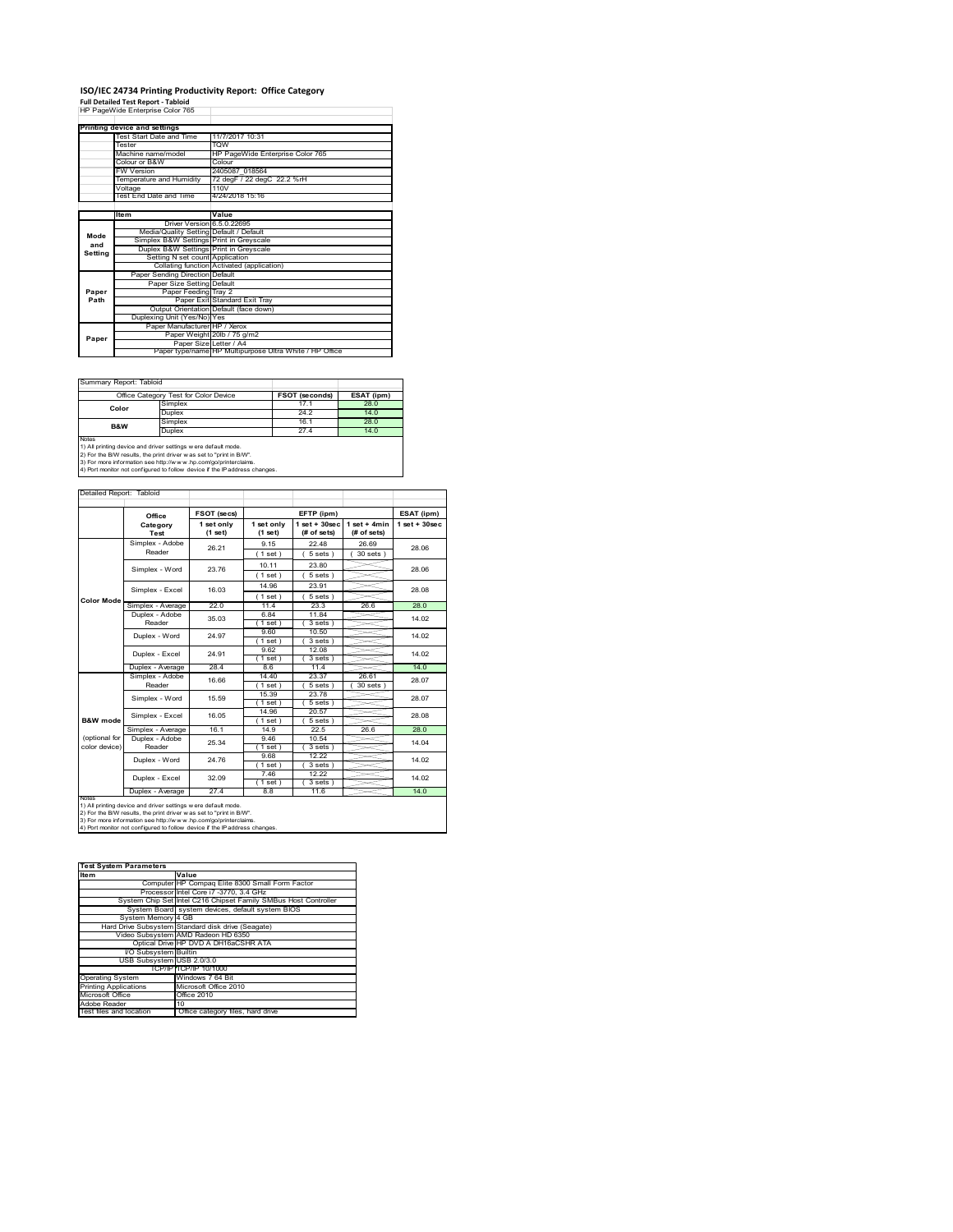### **ISO/IEC 24734 Printing Productivity Report: Office Category**

**Full Detailed Test Report ‐ A3** HP PageWide Enterprise Color 765

|         | Printing device and settings            |                                                         |  |  |
|---------|-----------------------------------------|---------------------------------------------------------|--|--|
|         | Test Start Date and Time                | 11/7/2017 10:31                                         |  |  |
|         | Tester                                  | <b>TOW</b>                                              |  |  |
|         | Machine name/model                      | HP PageWide Enterprise Color 765                        |  |  |
|         | Colour or B&W                           | Colour                                                  |  |  |
|         | FW Version                              | 2405087 018564                                          |  |  |
|         | Temperature and Humidity                | 72 degF / 22 degC 22.2 %rH                              |  |  |
|         | Voltage                                 | 110V                                                    |  |  |
|         | Test End Date and Time                  | 4/24/2018 15:16                                         |  |  |
|         |                                         |                                                         |  |  |
|         | Item                                    | Value                                                   |  |  |
|         | Driver Version 6.5.0.22695              |                                                         |  |  |
| Mode    | Media/Quality Setting Default / Default |                                                         |  |  |
| and     | Simplex B&W Settings Print in Greyscale |                                                         |  |  |
| Setting | Duplex B&W Settings Print in Greyscale  |                                                         |  |  |
|         | Setting N set count Application         |                                                         |  |  |
|         |                                         | Collating function Activated (application)              |  |  |
|         | Paper Sending Direction Default         |                                                         |  |  |
|         | Paper Size Setting Default              |                                                         |  |  |
| Paper   | Paper Feeding Tray 2                    |                                                         |  |  |
| Path    |                                         | Paper Exit Standard Exit Tray                           |  |  |
|         |                                         | Output Orientation Default (face down)                  |  |  |
|         | Duplexing Unit (Yes/No) Yes             |                                                         |  |  |
|         | Paper Manufacturer HP / Xerox           |                                                         |  |  |
| Paper   |                                         | Paper Weight 20lb / 75 g/m2                             |  |  |
|         | Paper Size Letter / A4                  |                                                         |  |  |
|         |                                         | Paper type/name HP Multipurpose Ultra White / HP Office |  |  |

٦

Summary Report: A3

|       | Office Category Test for Color Device                               | <b>FSOT (seconds)</b> | ESAT (ipm) |
|-------|---------------------------------------------------------------------|-----------------------|------------|
| Color | Simplex                                                             | 17.1                  | 28.0       |
|       | Duplex                                                              | 24.2                  | 14.0       |
| B&W   | Simplex                                                             | 22.6                  | 28.0       |
|       | Duplex                                                              | 28.5                  | 14.0       |
| Notes |                                                                     |                       |            |
|       | 1) All printing device and driver settings w ere default mode.      |                       |            |
|       | 2) For the B/W results, the print driver was set to "print in B/W". |                       |            |

2) For the B/W results, the print driver w as set to "print in B/W".<br>3) For more information see http://w w w .hp.com/go/printerclaims.<br>4) Port monitor not configured to follow device if the IP address changes.

|                     | Office<br>Category        | 1 set only |                       |                                  |                               |                    |  |
|---------------------|---------------------------|------------|-----------------------|----------------------------------|-------------------------------|--------------------|--|
|                     | Test                      | (1 set)    | 1 set only<br>(1 set) | $1$ set $+30$ sec<br>(# of sets) | $1$ set + 4min<br>(# of sets) | $1$ set + $30$ sec |  |
|                     | Simplex - Adobe           | 25.86      | 9.28                  | 23.23                            | 26.70                         | 28.08              |  |
|                     | Reader                    |            | (1 set)               | 5 sets                           | $30$ sets $)$                 |                    |  |
|                     | Simplex - Word            | 22.89      | 10.48                 | 20.01                            |                               | 28.09              |  |
|                     |                           |            | (1 set)               | 5 sets)                          |                               |                    |  |
|                     | Simplex - Excel           | 16 10      | 14.90                 | 23.91                            |                               | 28.10              |  |
| <b>Color Mode</b>   |                           |            | (1 set)               | $5 sets$ )                       |                               |                    |  |
|                     | Simplex - Average         | 21.7       | 11.5                  | 22.3                             | 26.7                          | 28.0               |  |
|                     | Duplex - Adobe            | 25.96      | 9 24                  | 11.88                            |                               | 14.02              |  |
|                     | Reader                    |            | $1$ set)              | 3 sets)                          |                               |                    |  |
|                     | Duplex - Word             | 25.09      | 9.56                  | 12.06                            |                               | 14.02              |  |
|                     |                           |            | (1 set)               | 3 sets                           |                               |                    |  |
|                     | Duplex - Excel            | 24.85      | 964                   | 11.92                            |                               | 14.02              |  |
|                     |                           | 25.3       | 1 set)<br>94          | 3 sets)<br>11.9                  |                               | 14.0               |  |
|                     | Duplex - Average          |            |                       |                                  |                               |                    |  |
|                     | Simplex - Adobe<br>Reader | 25.91      | 9.26<br>1 set         | 23.40<br>5 sets                  | 26.73<br>30 sets              | 28.07              |  |
|                     |                           |            | 15.07                 | 23.85                            |                               |                    |  |
|                     | Simplex - Word            | 15.92      | (1 set)               | 5 sets )                         |                               | 28.07              |  |
|                     |                           |            | 9.30                  | 24.01                            |                               |                    |  |
| <b>B&amp;W</b> mode | Simplex - Excel           | 25 78      | (1 set)               | 5 sets                           |                               | 28.06              |  |
|                     | Simplex - Average         | 22.6       | 112                   | 23.7                             | 26.7                          | 28.0               |  |
| (optional for       | Duplex - Adobe            | 35.91      | 6.66                  | 11.32                            |                               | 14.00              |  |
| color device)       | Reader                    |            | $1$ set)              | 3 sets)                          |                               |                    |  |
|                     | Duplex - Word             | 24.82      | 9.66                  | 12 22                            |                               | 14.02              |  |
|                     |                           |            | (1 set)               | 3 sets)                          |                               |                    |  |
|                     | Duplex - Excel            | 24 70      | 970                   | 10.48                            |                               | 14.02              |  |
|                     |                           |            | $1$ set)              | 3 sets)                          |                               |                    |  |
|                     | Duplex - Average          | 28.5       | 8.6                   | 11.3                             |                               | 14.0               |  |

| <b>Test System Parameters</b> |                                                                 |
|-------------------------------|-----------------------------------------------------------------|
| <b>Item</b>                   | Value                                                           |
|                               | Computer HP Compag Elite 8300 Small Form Factor                 |
|                               | Processor Intel Core i7 -3770, 3.4 GHz                          |
|                               | System Chip Set Intel C216 Chipset Family SMBus Host Controller |
|                               | System Board system devices, default system BIOS                |
| System Memory 4 GB            |                                                                 |
|                               | Hard Drive Subsystem Standard disk drive (Seagate)              |
|                               | Video Subsystem AMD Radeon HD 6350                              |
|                               | Optical Drive HP DVD A DH16aCSHR ATA                            |
| I/O Subsystem Builtin         |                                                                 |
| USB Subsystem USB 2.0/3.0     |                                                                 |
|                               | TCP/IPITCP/IP 10/1000                                           |
| <b>Operating System</b>       | Windows 7 64 Bit                                                |
| <b>Printing Applications</b>  | Microsoft Office 2010                                           |
| Microsoft Office              | Office 2010                                                     |
| Adobe Reader                  | 10                                                              |
| Test files and location       | Office category files, hard drive                               |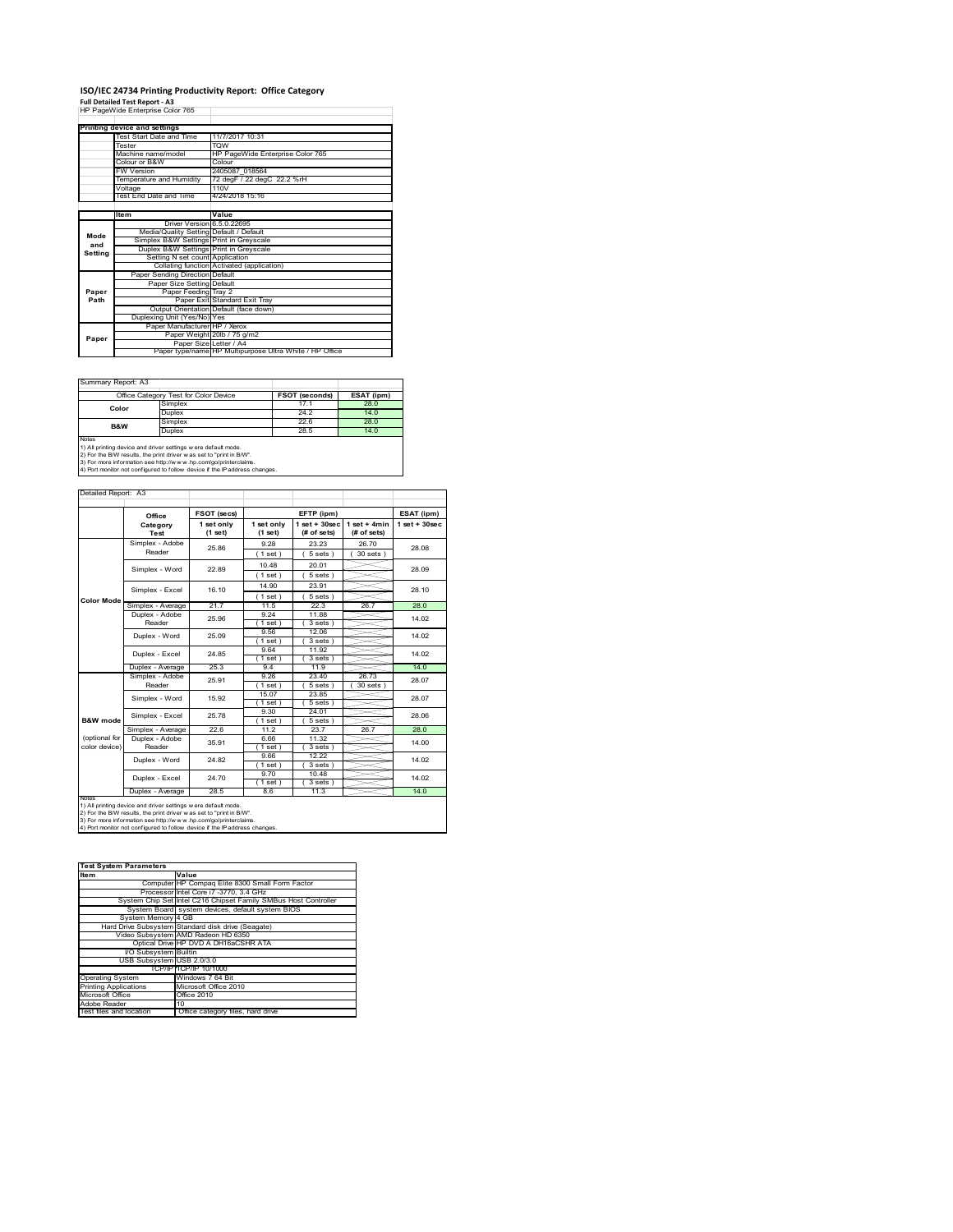#### **ISO/IEC 24734 Printing Productivity Report: Office Category**

**Feature Performance Full Report ‐ Office Feature Performance Test** HP PageWide Enterprise Color 765

|         | Printing device and settings            |                                                         |
|---------|-----------------------------------------|---------------------------------------------------------|
|         | Test Start Date and Time                | 11/7/2017 10:31                                         |
|         | Tester                                  | <b>TOW</b>                                              |
|         | Machine name/model                      | HP PageWide Enterprise Color 765                        |
|         | Colour or B&W                           | Colour                                                  |
|         | <b>FW Version</b>                       | 2405087 018564                                          |
|         | Temperature and Humidity                | 72 degF / 22 degC 22.2 %rH                              |
|         | Voltage                                 | 110V                                                    |
|         | Test End Date and Time                  | 4/24/2018 15:16                                         |
|         |                                         |                                                         |
|         | ltem                                    | Value                                                   |
|         | Driver Version 6.5.0.22695              |                                                         |
| Mode    | Media/Quality Setting Default / Default |                                                         |
| and     | Simplex B&W Settings Print in Greyscale |                                                         |
|         | Duplex B&W Settings Print in Greyscale  |                                                         |
| Setting | Setting N set count Application         |                                                         |
|         |                                         | Collating function Activated (application)              |
|         | Paper Sending Direction Default         |                                                         |
|         | Paper Size Setting Default              |                                                         |
| Paper   | Paper Feeding Tray 2                    |                                                         |
| Path    |                                         | Paper Exit Standard Exit Tray                           |
|         |                                         | Output Orientation Default (face down)                  |
|         | Duplexing Unit (Yes/No) Yes             |                                                         |
|         | Paper Manufacturer HP / Xerox           |                                                         |
|         |                                         | Paper Weight 20lb / 75 g/m2                             |
| Paper   | Paper Size Letter / A4                  |                                                         |
|         |                                         | Paper type/name HP Multipurpose Ultra White / HP Office |

٦

| <b>ISO Print Productivity Report: Feature Performance Test Summary</b>                                                                                                                                                                                                                     |         |                                      | <b>Feature Performance Ratio</b>     |
|--------------------------------------------------------------------------------------------------------------------------------------------------------------------------------------------------------------------------------------------------------------------------------------------|---------|--------------------------------------|--------------------------------------|
| <b>Printing Modes</b><br>(Feature Adobe Reader - Office test file)                                                                                                                                                                                                                         |         | FSOT (base)<br><b>FSOT (feature)</b> | <b>ESAT (feature)</b><br>ESAT (base) |
| A5. Landscape Feed. Simplex. Colour                                                                                                                                                                                                                                                        | Simplex | 108%                                 | 98%                                  |
| A5, Portrait Feed, Simplex, Colour                                                                                                                                                                                                                                                         | Simplex |                                      |                                      |
| Legal, Simplex, Colour                                                                                                                                                                                                                                                                     | Simplex | 121%                                 | 63%                                  |
| Legal, Duplex, Colour                                                                                                                                                                                                                                                                      | Duplex  | 89%                                  | 47%                                  |
| A4. 1200 dpi. Simplex. Colour                                                                                                                                                                                                                                                              | Simplex |                                      |                                      |
| Letter, 1200 dpi. Simplex, Colour                                                                                                                                                                                                                                                          | Simplex |                                      |                                      |
| A4. General Office. Simplex. Colour                                                                                                                                                                                                                                                        | Simplex | 132%                                 | 134%                                 |
| Letter, General Office, Simplex, Colour                                                                                                                                                                                                                                                    | Simplex | 116%                                 | 133%                                 |
| A5. Landscape Feed. Simplex. B/W                                                                                                                                                                                                                                                           | Simplex | 161%                                 | 98%                                  |
| A5, Portrait Feed, Simplex, B/W                                                                                                                                                                                                                                                            | Simplex |                                      |                                      |
| Legal, Simplex, B/W                                                                                                                                                                                                                                                                        | Simplex | 83%                                  | 62%                                  |
| Legal, Duplex, B/W                                                                                                                                                                                                                                                                         | Duplex  | 89%                                  | 47%                                  |
| A4, 1200 dpi, Simplex, B/W                                                                                                                                                                                                                                                                 | Simplex |                                      |                                      |
| Letter, 1200 dpi, Simplex, B/W                                                                                                                                                                                                                                                             | Simplex |                                      |                                      |
| A4, General Office, Simplex, B/W                                                                                                                                                                                                                                                           | Simplex | 198%                                 | 134%                                 |
| Letter, General Office, Simplex, B/W                                                                                                                                                                                                                                                       | Simplex | 118%                                 | 134%                                 |
| Notes<br>1) All printing device and driver settings were default mode.<br>2) Test conducted with 8-paper Office Feature Performance file.<br>3) For more information see http://www.hp.com/go/printerclaims.<br>4) Port monitor not configured to follow device if the IP address changes. |         |                                      |                                      |

4) Port monitor not configured to follow device if the IP address changes.  $\Gamma$ **Feature Performance Full Report - Feature Printing Mode: 'Office' Feature Performance Test**

| <b>ESAT</b><br><b>Base</b><br>56.39<br>56.39<br>56.25<br>56.25<br>56.39<br>56.25<br>56.39<br>56.25<br>56.42 | 1 set<br>FSOT (secs)<br>15.33<br>21.35<br>29.03<br>12.58<br>22.25<br>15.28 | $1$ set + 30 sec<br>ESAT (ipm)<br>55.3<br>35.6<br>27.0<br>76.1<br>75.0 | <b>FSOT (base)</b><br><b>FSOT</b><br>(feature)<br>108%<br>121%<br>89%<br>132%<br>116% | <b>ESAT</b> (feature)<br>ESAT (base)<br>98%<br>63%<br>47%<br>134%<br>133% |
|-------------------------------------------------------------------------------------------------------------|----------------------------------------------------------------------------|------------------------------------------------------------------------|---------------------------------------------------------------------------------------|---------------------------------------------------------------------------|
|                                                                                                             |                                                                            |                                                                        |                                                                                       |                                                                           |
|                                                                                                             |                                                                            |                                                                        |                                                                                       |                                                                           |
|                                                                                                             |                                                                            |                                                                        |                                                                                       |                                                                           |
|                                                                                                             |                                                                            |                                                                        |                                                                                       |                                                                           |
|                                                                                                             |                                                                            |                                                                        |                                                                                       |                                                                           |
|                                                                                                             |                                                                            |                                                                        |                                                                                       |                                                                           |
|                                                                                                             |                                                                            |                                                                        |                                                                                       |                                                                           |
|                                                                                                             |                                                                            |                                                                        |                                                                                       |                                                                           |
|                                                                                                             |                                                                            |                                                                        |                                                                                       |                                                                           |
|                                                                                                             |                                                                            | 55.7                                                                   | 161%                                                                                  | 98%                                                                       |
| 56.42                                                                                                       |                                                                            |                                                                        |                                                                                       |                                                                           |
| 56.5                                                                                                        | 30.35                                                                      | 35.6                                                                   | 83%                                                                                   | 62%                                                                       |
| 56.5                                                                                                        | 28.21                                                                      | 27.0                                                                   | 89%                                                                                   | 47%                                                                       |
| 56.42                                                                                                       |                                                                            |                                                                        |                                                                                       |                                                                           |
| 56.5                                                                                                        |                                                                            |                                                                        |                                                                                       |                                                                           |
| 56.42                                                                                                       | 12.39                                                                      | 76.0                                                                   | 198%                                                                                  | 134%                                                                      |
| 56.5                                                                                                        | 21.23                                                                      | 76.0                                                                   | 118%                                                                                  | 134%                                                                      |
|                                                                                                             |                                                                            |                                                                        |                                                                                       |                                                                           |

|           | <b>Test System Parameters</b> |                                                                 |
|-----------|-------------------------------|-----------------------------------------------------------------|
|           | <b>Item</b>                   | Value                                                           |
|           |                               | Computer HP Compaq Elite 8300 Small Form Factor                 |
|           |                               | Processor Intel Core i7 -3770, 3.4 GHz                          |
|           |                               | System Chip Set Intel C216 Chipset Family SMBus Host Controller |
|           |                               | System Board system devices, default system BIOS                |
| Test      | System Memory 4 GB            |                                                                 |
| System    |                               | Hard Drive Subsystem Standard disk drive (Seagate)              |
|           |                               | Video Subsystem AMD Radeon HD 6350                              |
|           |                               | Optical Drive HP DVD A DH16aCSHR ATA                            |
|           | I/O Subsystem Builtin         |                                                                 |
|           | USB Subsystem USB 2.0/3.0     |                                                                 |
| <b>VO</b> |                               | TCP/IP TCP/IP 10/1000                                           |
|           | <b>Operating System</b>       | Windows 7 64 Bit                                                |
|           | <b>Printing Applications</b>  | Microsoft Office 2010                                           |
|           | Software Microsoft Office     | Office 2010                                                     |
|           | Adobe Reader                  | 10                                                              |
|           | Test files and location       | Office category files, hard drive                               |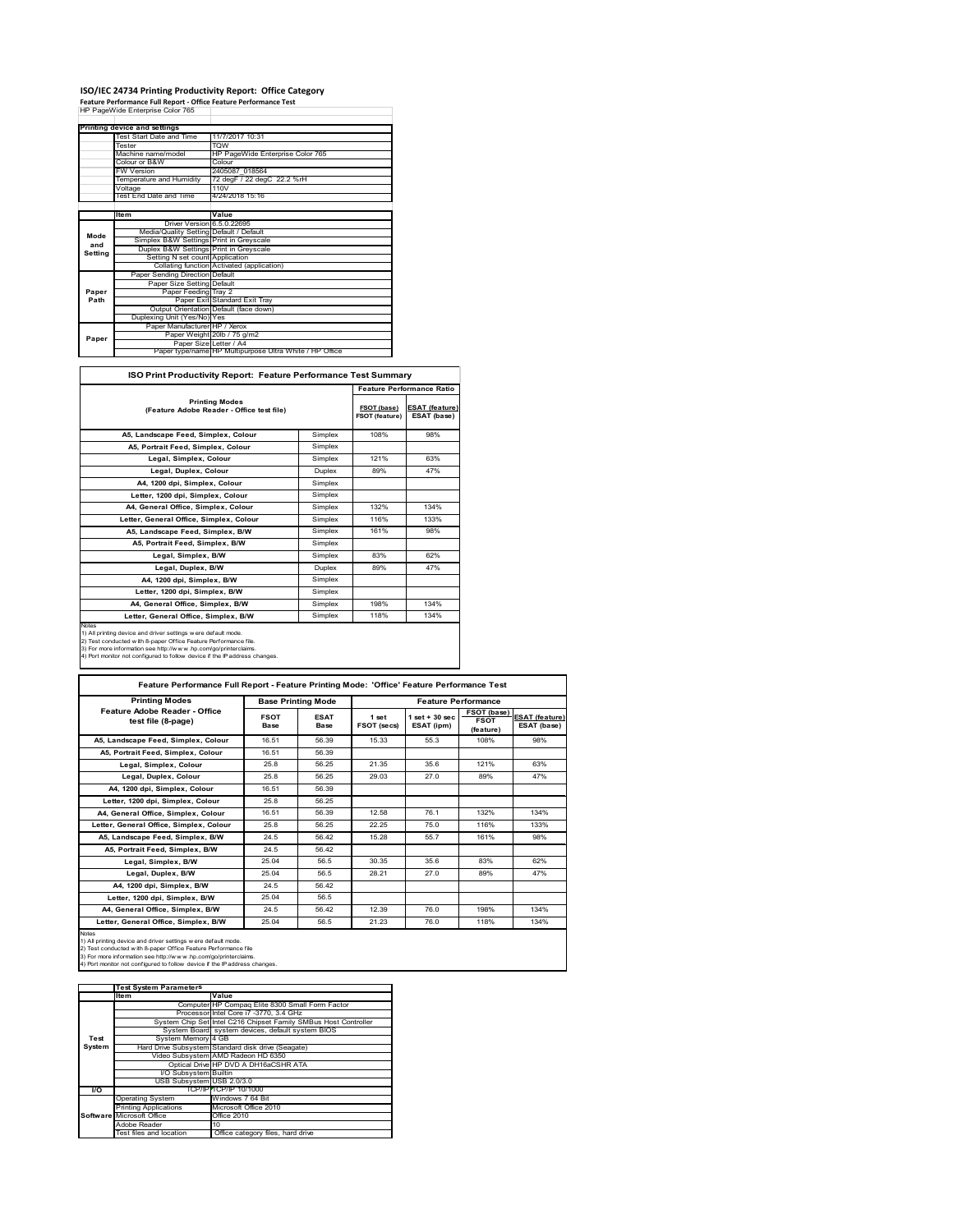#### **ISO/IEC 17629 First Print Out Time Report: Office Category** T

**Full Detailed Test Report ‐ LETTER** HP PageWide Enterprise Color 765

|            | Printing device and settings               |                                  |
|------------|--------------------------------------------|----------------------------------|
|            | Test Start Date and Time                   | 11/7/2017 10:31                  |
|            | Tester                                     | <b>TOW</b>                       |
|            | Machine name/model                         | HP PageWide Enterprise Color 765 |
|            | Colour or B&W                              | Colour                           |
|            | <b>FW Version</b>                          | 2405087 018564                   |
|            | Configuration (options)                    | Default                          |
|            | Controller                                 | N/A                              |
|            | Printing device page count                 | Not Specified                    |
|            | Printing supplies page count Not Specified |                                  |
|            | Temperature and Humidity                   | 72 degF / 22 degC 22.2 %rH       |
|            | Voltage                                    | 110V                             |
|            | Test End Date and Time                     | 4/24/2018 15:16                  |
|            |                                            |                                  |
|            | <b>Item</b>                                | Value                            |
| Mode       | PDL and driver version                     | 6.5.0.22695                      |
| and        | Print Quality mode                         | default                          |
| Setting    | <b>B&amp;W</b> settings                    | default                          |
|            | Paper feed orientation                     | Short Edge                       |
| Paper      | Paper type setting                         | default                          |
|            | Paper feeding                              | Standard cassette                |
|            | Paper exit                                 | Standard exit tray               |
| Paper Path | Output orientation                         | default (face up or face down)   |

|                        |         | ISO First Page Out Time Summary Report: Office Category |
|------------------------|---------|---------------------------------------------------------|
| Summary Report: Letter |         |                                                         |
|                        |         | FPOT from Ready (seconds)                               |
| Color                  | Simplex | 8.04                                                    |
|                        | Duplex  |                                                         |
| B&W                    | Simplex | 8.08                                                    |
|                        | Duplex  |                                                         |

|                                                        |                                                                                                                                                                                                                                                                                                                                                                                                             |                            | ISO First Page Out Time Report: Office Category |                              |                            |                   |                                        |
|--------------------------------------------------------|-------------------------------------------------------------------------------------------------------------------------------------------------------------------------------------------------------------------------------------------------------------------------------------------------------------------------------------------------------------------------------------------------------------|----------------------------|-------------------------------------------------|------------------------------|----------------------------|-------------------|----------------------------------------|
| <b>Detailed Report: LETTER</b>                         |                                                                                                                                                                                                                                                                                                                                                                                                             | Word<br>(seconds)          | Excel<br>(seconds)                              | Adobe<br>Reader<br>(seconds) | Average<br>(seconds)       | <b>Delay Time</b> |                                        |
|                                                        | FPOT from Ready - Simplex                                                                                                                                                                                                                                                                                                                                                                                   | 7.80                       | 7.91                                            | 8.39                         | 8.04                       | 49 Seconds        |                                        |
|                                                        | FPOT from Ready - Duplex                                                                                                                                                                                                                                                                                                                                                                                    |                            |                                                 |                              |                            |                   |                                        |
| <b>Color Mode</b>                                      | FPOT from Sleep - Simplex                                                                                                                                                                                                                                                                                                                                                                                   |                            |                                                 | 26.48                        |                            | 76 Minutes        |                                        |
|                                                        | Recovery Time                                                                                                                                                                                                                                                                                                                                                                                               |                            |                                                 | 18.1                         |                            |                   |                                        |
|                                                        | FPOT from Off - Simplex                                                                                                                                                                                                                                                                                                                                                                                     |                            |                                                 | 18189                        |                            |                   |                                        |
|                                                        | Warm-up Time                                                                                                                                                                                                                                                                                                                                                                                                |                            |                                                 | 173.50                       |                            |                   |                                        |
|                                                        | FPOT from Ready - Simplex                                                                                                                                                                                                                                                                                                                                                                                   | 7.80                       | 7.93                                            | 8.51                         | 8.08                       | 49 Seconds        |                                        |
|                                                        | FPOT from Ready - Duplex                                                                                                                                                                                                                                                                                                                                                                                    |                            |                                                 |                              |                            |                   |                                        |
| <b>B&amp;W Mode</b>                                    | FPOT from Sleep - Simplex                                                                                                                                                                                                                                                                                                                                                                                   |                            |                                                 | 31.77                        |                            | 76 Minutes        |                                        |
|                                                        | Recovery Time                                                                                                                                                                                                                                                                                                                                                                                               |                            |                                                 | 23.3                         |                            |                   |                                        |
|                                                        | FPOT from Off - Simplex                                                                                                                                                                                                                                                                                                                                                                                     |                            |                                                 | 183.14                       |                            |                   |                                        |
|                                                        | Warm-up Time                                                                                                                                                                                                                                                                                                                                                                                                |                            |                                                 | 174.63                       |                            |                   |                                        |
|                                                        | 1) All printing device and driver settings w ere default mode.<br>2) For the B/W results, the print driver was set to "print in B/W".<br>3) For more information see http://www.hp.com/go/printerclaims.<br>4) Port monitor not configured to follow device if the IP address changes.<br>5) Page counts w ere collected after completion of the tests.<br>6) Details for FPOT from Sleep are show n below. |                            |                                                 |                              |                            |                   |                                        |
|                                                        |                                                                                                                                                                                                                                                                                                                                                                                                             |                            |                                                 |                              |                            |                   |                                        |
|                                                        |                                                                                                                                                                                                                                                                                                                                                                                                             |                            |                                                 |                              |                            |                   |                                        |
|                                                        |                                                                                                                                                                                                                                                                                                                                                                                                             |                            |                                                 |                              |                            |                   |                                        |
|                                                        |                                                                                                                                                                                                                                                                                                                                                                                                             | <b>FPOT Avg</b><br>(se cs) | FPOT (secs)<br>Iteration 1                      | FPOT (secs)<br>Iteration 2   | FPOT (secs)<br>Iteration 3 | Application       | Delay Time                             |
|                                                        | FPOT from Sleep                                                                                                                                                                                                                                                                                                                                                                                             | 26.48                      | 26.17                                           | 26.78                        | N/A                        | Adobe Reader      |                                        |
| <b>Color Mode</b>                                      | FPOT from Sleep (15 minutes)<br>HP/Non ISO Test                                                                                                                                                                                                                                                                                                                                                             | 14.99                      | 15 03                                           | 14 94                        | N/A                        | Adobe Reader      |                                        |
| <b>HP Data Table</b><br><b>Detailed Report: LETTER</b> | FPOT from Sleep                                                                                                                                                                                                                                                                                                                                                                                             | 31.77                      | 31.85                                           | 31.68                        | N/A                        | Adobe Reader      | 76 Minutes<br>15 Minutes<br>76 Minutes |

|                                  | <b>Test System Parameters</b>   |                                                       |  |  |  |  |
|----------------------------------|---------------------------------|-------------------------------------------------------|--|--|--|--|
|                                  | <b>Item</b>                     | Value                                                 |  |  |  |  |
|                                  | Computer                        | HP Compag Elite 8300 Small Form Factor                |  |  |  |  |
|                                  | Processor                       | Intel Core i7 -3770, 3.4 GHz                          |  |  |  |  |
|                                  | System Chip Set                 | Intel C216 Chipset Family SMBus Host Controller       |  |  |  |  |
|                                  | System Board                    | system devices, default system BIOS                   |  |  |  |  |
| Test                             | <b>System Memory</b>            | 4 GB                                                  |  |  |  |  |
| System                           | <b>Hard Drive Subsystem</b>     | Standard disk drive (Seagate)                         |  |  |  |  |
|                                  | Video Subsystem                 | AMD Radeon HD 6350                                    |  |  |  |  |
|                                  | Optical Drive                   | HP DVD A DH16aCSHR ATA                                |  |  |  |  |
|                                  | I/O Subsystem<br><b>Builtin</b> |                                                       |  |  |  |  |
|                                  | <b>USB Subsystem</b>            | USB 2.0/3.0                                           |  |  |  |  |
| Printing<br>Device<br>Connection | TCP/IP                          | 10/1000                                               |  |  |  |  |
|                                  | <b>Operating System</b>         | Windows 7 Business/Ultimate, 64 bit, Build 7601, SP 1 |  |  |  |  |
| Software                         | <b>Printing Applications</b>    | Microsoft Office 2010 SP2                             |  |  |  |  |
|                                  |                                 | Adobe Reader 10.1.4                                   |  |  |  |  |
|                                  | <b>Print Driver</b>             | 6.5.0.22695                                           |  |  |  |  |